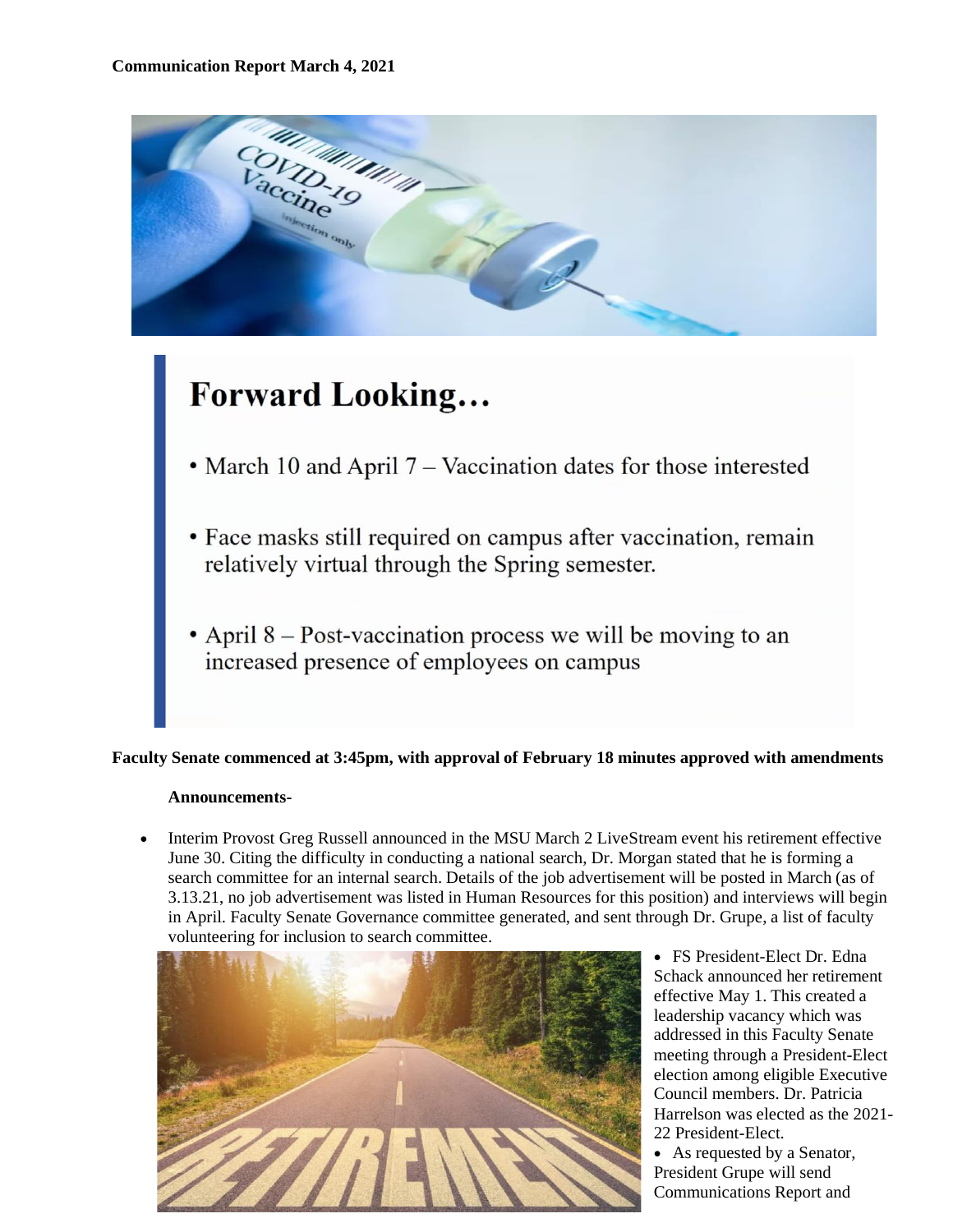approved minutes to all faculty via Blackboard communications. Please check with constituents that they are receiving the report as it may sort to spam, junk, or clutter folders.

- Provost stated in March 2 LiveStream that Spring 2021 commencement will be held IN-PERSON, May 8. More details will be available after graduates declare their ceremony participation. At this time, it is anticipated to be held at Jayne Stadium, graduates on the track or field and audience in bleachers. Attendance will be limited to two tickets per graduate.
- Families First Coronavirus Response Act expired on December 31, 2020, but Morehead State University is supporting this specific provision through April 30, 2021 (email from February 23).
- Spring/Summer/Fall/Winter schedules have been approved through Registration Advisory committee for the [next three academic years.](https://www.moreheadstate.edu/Academic-Affairs/Registrar/Academic-Calendars) The schedule for Spring will begin the Tuesday following Martin Luther King, Jr. Day and end with finals week the second week of May. A Spring Break week is planned mid-March. Fall semester will begin the second week of August and end with finals the second week of December. A Fall Break is planned Thursday and Friday, second week of October.



- As a result of outreach and partnership from St. Claire, COVID-19 vaccinations for MSU employees available as first dose March 10 and second April 07 at St. Claire pavilion. Thank you to our St. Claire providers and Dr. Will Melahn for arranging a vaccine clinic for MSU employees.
- SOAR on April 15/16 and virtual SOAR on April 23.

## **President's Report- No Report**

### **Provost's Report- No Report**

#### **Regent Report:**

- **Next Board meeting***:* March 25, 2021, Mt. Sterling Campus
- **Faculty numbers** (IR count from early February):
	- o Tenured and Tenure Track Faculty Total 210 (76 professors, 91 assoc. professors, 43 asst. professors)
	- o Non-Tenure Track Faculty Total 100 (16 VAPs, 84 instructors)
	- $\circ$  Total Full-time Faculty 310
	- o \*\*NOTE: This differs from September FS reporting tenured/tenure-track TOTAL 186 (62 professors, 85 assoc. professors, 39 asst. professors) and non-tenure track TOTAL 103 (13 VAPs, 90 instructors). Email requesting clarification of differing numbers was sent to Courtney Andrews (2.25.21, 3.13.21); no response yet received.

## • **Clarification of stimulus funding**.

I was contacted by a number of faculty about this recent story. Here are the particulars, as explained to me by Dr. Morgan:

- o There have been **two major rounds** of stimulus funding
	- ROUND ONE: \$6m in CARES funding (had \$3m for students and \$3m for the institution)
	- ROUND TWO: \$11.1m from a January appropriation (has \$3m for students and \$8.1m for the institution)
	- Each major round designated funds that could only be used for students and funds that could be used by the institution
- Not all stimulus funds come directly from major federal legislation. Our latest sum total includes "smaller buckets of stimulus funds that have flowed to use through other sources"
- Ms. Fister-Tucker is preparing an overview of stimulus fund use to give to the BOR in March. This should explain/answer questions for the BOR.
- the "breakdown" I offered at the last Senate meeting was a proposed breakdown of the institutional portion of ROUND TWO of our stimulus funding (\$8.1m of the general \$11m lump sum)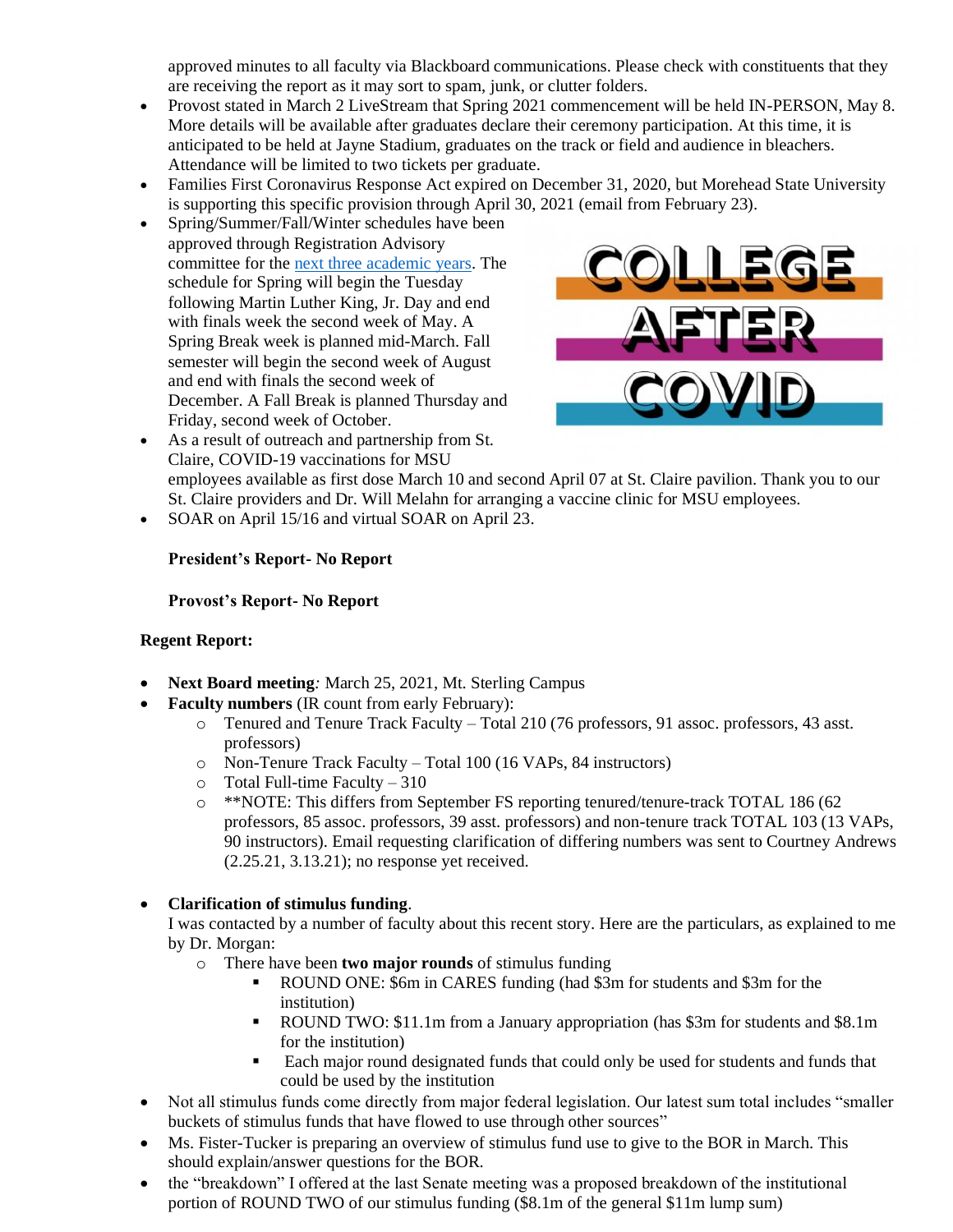#### **Administrative Feedback on Faculty Senate Actions:**

- FYS committee proposal update: take out consultants as committee members; Motion carried by FS
- Resolutions of Student Evaluations: needs rewrite of Pac-35 and addressed through the departmental FEPs; Harrelson and FWC in progress with SGA to address issue
- Resolution on Teaching Modalities: comment from Provost to add "in conjunction with department chairs/associate deans"; Motion carried by FS
- As previously reported in Feb CR, the Ad Hoc committees on Faculty 180 and Celebration of Student Scholarship have been selected and have provided timelines, committee purpose.
	- o Senators Sherry Stultz and Sherif Rashad reported about Celebration: The committee has met **once**, still considering a platform for posters, plans are underway to hold Celebration April 24 with both synchronous and asynchronous options and judging. Faculty should expect an announcement soon with poster information and requesting delivery for poster and abstracts.
- [Ad Hoc Committee on Assessments](https://www.moreheadstate.edu/Administration/PPE/University-Assessment-Testing/Resources/Committee-Membership) is administratively managed by Dr. Shannon Harr. It is not known how many years faculty or staff may have served on these ad hoc committees, how they were selected, or the reporting (other than information may be prepared for SACSCOC). A Resources link to this page

provides links to a long list of documents; one document, the **committee structure**, is dated from 2017-2018, although Senator Graves noted, "it's considered ad hoc, but we're asked to be on it every year." **Committee Membership** returns to the link with listing of members. \*\*NOTE: No committee descriptions,



purpose, timeline, or selection process indicating any participation in shared governance is listed.

As part of the ad hoc assessment committee discussion, it was discovered that at least one date had been set for the SACSCOC virtual visit: April 4, 2021.

## **Committee Reports:**

**Executive Council-** An election among Julia Finch, Patricia Harrelson, and Kouroush Jenab was held to determine the Faculty Senate President-Elect 2021-22. Dr. Patricia Harrelson was elected by majority of Faculty Senate to serve as President 2021-22. She will take office on or prior to August 15, 2021.

**Academic Issues- No report**

**Evaluation- No report**

**Faculty Welfare and Concerns- No report**

**Governance- No report**

#### **General Education Council Report**

Senator Schack reported that Honors courses and MSUTeach 250 can be considered for general education assessment data. The GEC will be looking at FYS in May. There is discussion about changing that committee structure. \*\*NOTE: Provost has brought several revisions to Governance for the FS approved FYS committee description. After each revision has been addressed, more are voiced from Provost. No other address of revisions has been brought to Governance.

## **Staff Congress' Report**

Chair Savard-Hogge announced that she and President Grupe would be addressing the MSU AAUP chapter at its March 16 meeting. The topic will be shared governance initiatives at MSU.